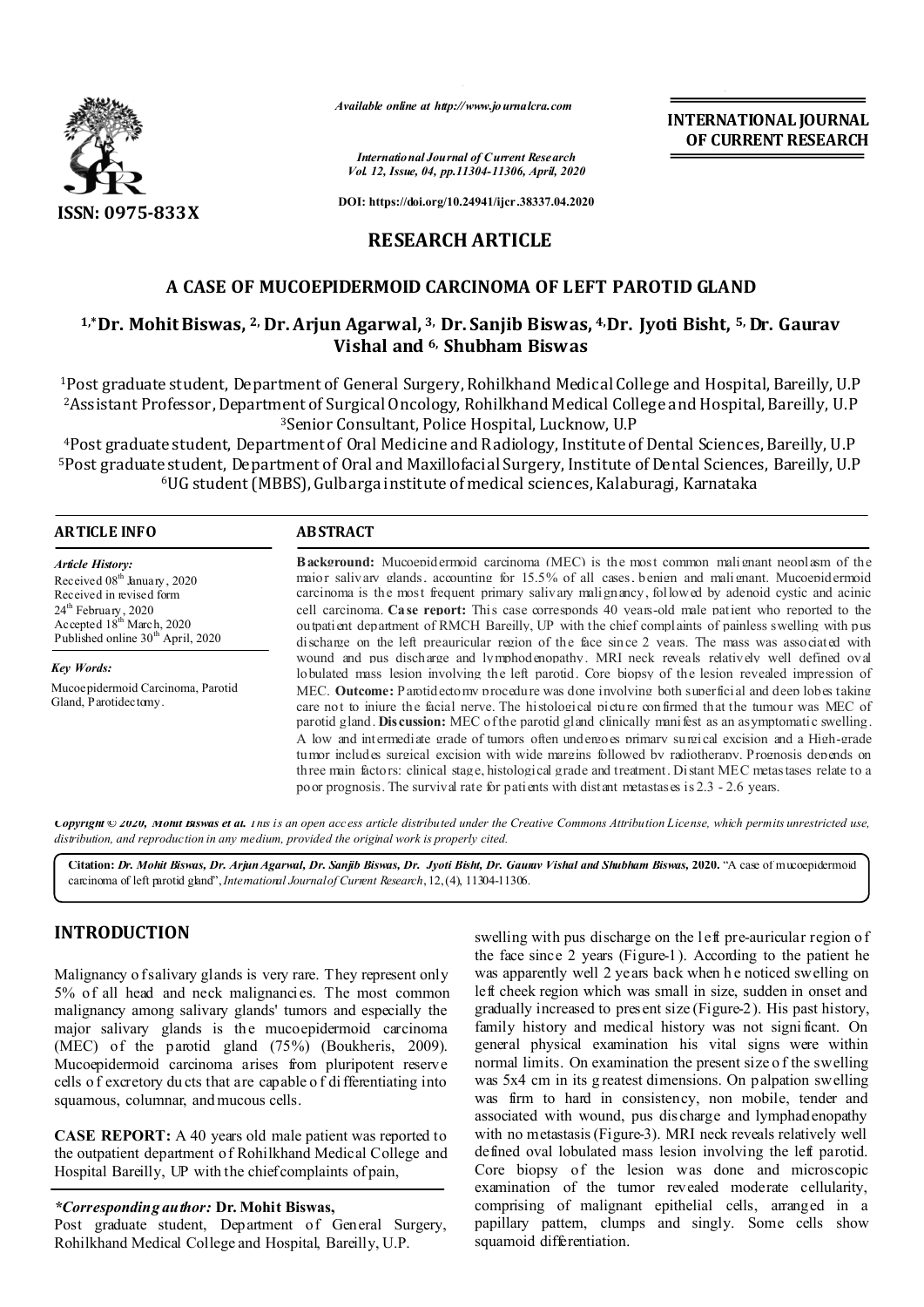

**Figure 1. Left side Parotid swelling**



**Figure 2. Left side parotid swelling with discharging sinus**



 **Figure 3. Markings done to prepare the patient for Parotidectomy** 



Figure 4. Intraoperative picture of Parotidectomy



**Figure 5. Excised parotid gland**



**Figure 6. Post operative picture of left total Parotidectomy**

Thus microscopic examination confirmed the diagnosis of MEC. After getting appropriate consent, the patient was posted for a left total Parotidectomy. Nerve sparing Parotidectomy was done (Figure-4) and defect was repaired with anterior cervical flap (Figure-6) and the excised sp ecimen was sent for histopathological examination (Figure-5). The histological picture confirmed MEC.